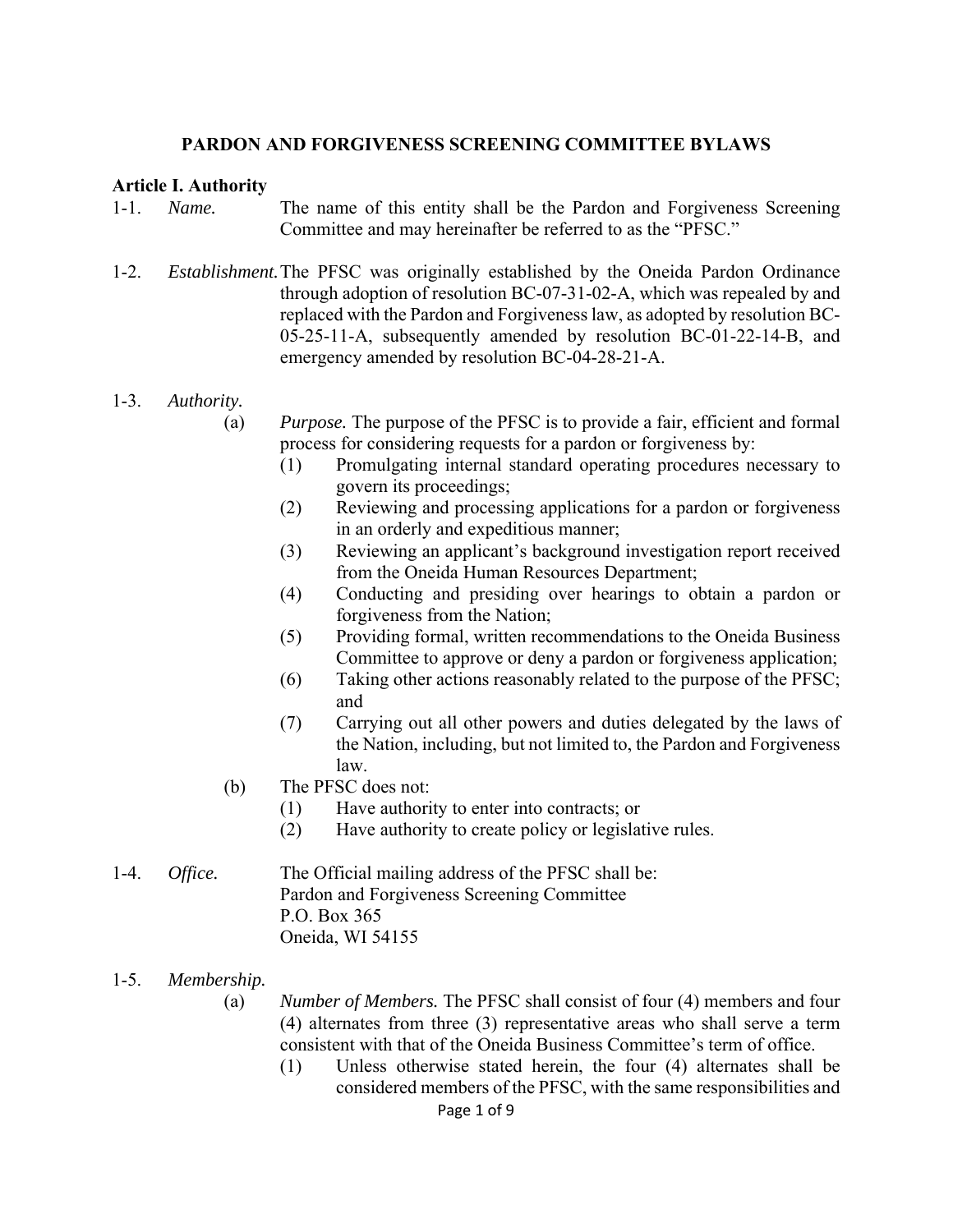powers as PFSC members, including, but not limited to, the ability to create a quorum and vote under sections 3-5 and 3-7, below.

- (A) For purposes hereof and absent an express statement to the contrary, the term "member(s)" shall refer collectively to PFSC members and alternates.
- (2) The three (3) representative areas shall be made up of:
	- (A) One (1) member and one (1) alternate representative from the Oneida Police Department;
	- (B) Once (1) member and one (1) alternate representative from the Oneida Social Services Department; and
	- (C) Two (2) member and two (2) alternate representatives from the community-at-large.
		- (i) One (1) member and one (1) alternate representative of the community-at-large shall be an elder of fifty five (55) years of age or older; and
		- (ii) One (1) member and one (1) alternate representative of the community-at-large shall be twenty-five (25) years of age or older.
- (b) *Appointment.* PFSC members shall be appointed by the Oneida Business Committee in accordance with the Boards, Committees and Commissions law. Each member shall remain in office as follows:
	- (1) If his or her term has expired, until a successor has been sworn in by the Oneida Business Committee;
	- (2) Until his or her resignation; or
		- (A) A member may resign any time verbally at a meeting or by delivering written notice to the Business Committee Support Office and PFSC Chairperson or the Chairperson's designee. The resignation is effective upon acceptance by motion of a member's verbal resignation or upon delivery of the written notices.
	- (3) Until his or her appointment is terminated in accordance with the Boards, Committees and Commissions law.
- (c) *Vacancies.* Vacancies for any reason, whether caused by term expiration, death, termination or resignation, shall be filled in accordance with the Boards, Committees and Commissions law for the remainder of the term.
	- (1) The PFSC Chairperson shall review all application materials and submit a recommendation for appointment to the Oneida Business Committee in accordance with the Boards, Committees and Commissions law.
		- (A) The recommendation of the PFSC Chairperson shall be determined by a majority vote of the members present at a PFSC meeting of an established quorum.
- (d) *Qualifications.* PFSC members shall meet the following qualifications:
	- (1) The PFSC member/alternate representatives from the Oneida Police Department shall:
		- Page 2 of 9 (A) Be enrolled members of the Oneida Nation; and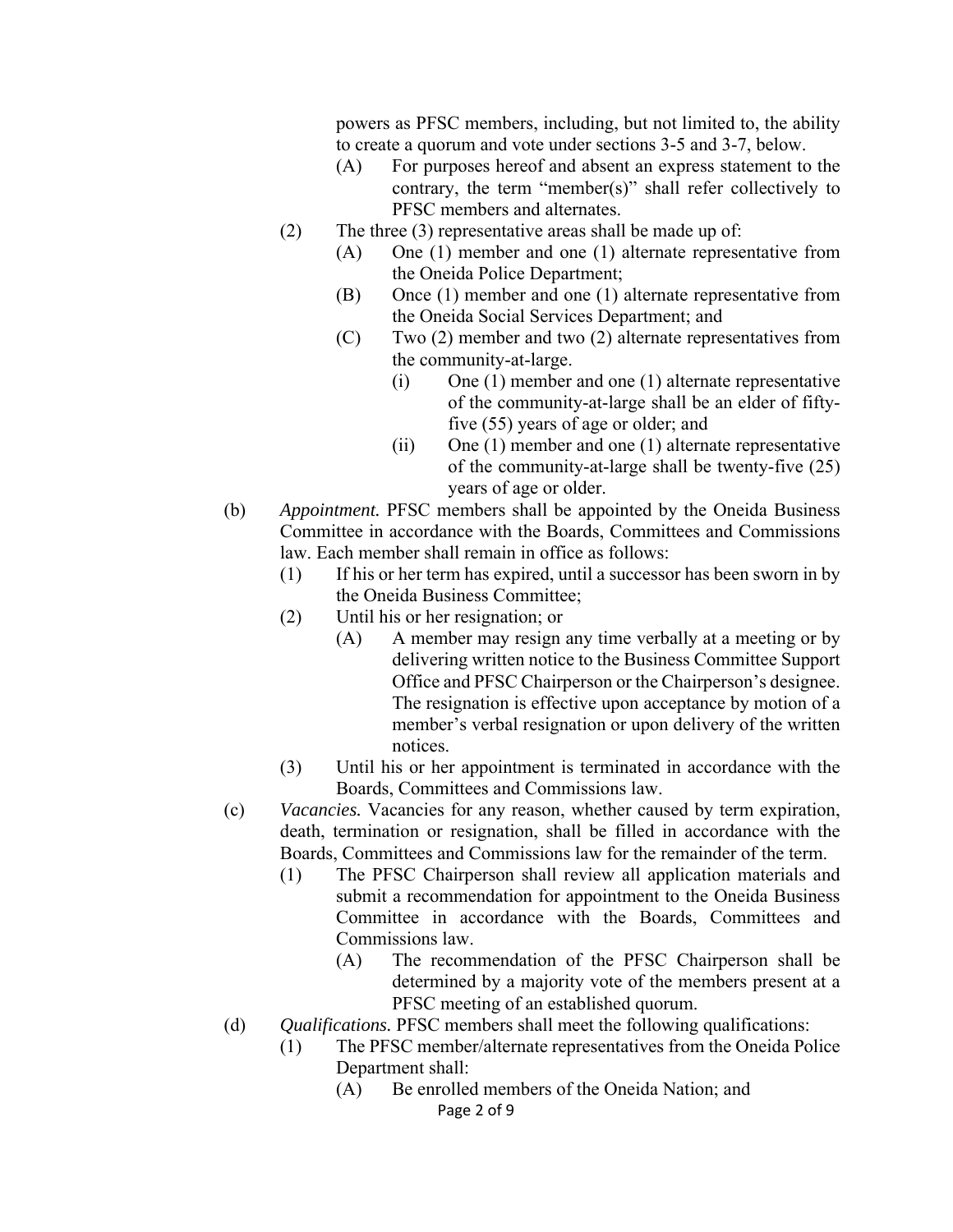- (B) Have written recommendations from the Chief of Police for appointment to the PFSC.
- (2) The PFSC member/alternate representatives from the Oneida Social Services Division shall:
	- (A) Be enrolled members of the Oneida Nation; and
	- (B) Have written recommendations from the Division Director for the Governmental Services Division for appointment to the PFSC.
- (3) The PFSC member/alternate representatives from the communityat-large shall:
	- (A) Be enrolled members of the Oneida Nation;
	- (B) Reside in Brown or Outagamie County;
	- (C) For one (1) member and one (1) alternate, be at least twentyfive (25) years of age, and for the other one (1) member and one (1) alternate, be an elder of fifty-five (55) years of age or older; and
	- (D) Pass a background check.
- 1-6. *Termination*. A PFSC member may have his or her appointment terminated in accordance with the Boards, Committees and Commissions law.
	- (a) In addition to any of the causes for termination already identified within the laws and policies of the Nation, a violation of these bylaws may result in the PFSC making a recommendation to the Oneida Business Committee for the termination of a member's appointment.
		- (1) Recommendations to the Oneida Business Committee for termination of a PFSC member's appointment must be determined by a majority vote of the members present at a PFSC meeting of an established quorum.
- 1-7. *Trainings and Conferences*. None required.

## **Article II. Officers**

- 2-1. *Officers.* The PFSC shall have two (2) Officers: Chairperson and Vice-Chairperson.
- 2-2. *Responsibilities of the Chairperson.* The responsibilities, duties and limitations of the PFSC Chairperson shall be as follows:
	- (a) Call and preside over all meetings and hearings of the PFSC;
	- (b) Along with the Business Committee Support Office, provide notice of regular meetings, emergency meetings, and hearings of the PFSC in accordance with the Boards, Committees and Commissions law, the Pardon and Forgiveness law, and the Open Records and Open Meetings law;
	- (c) Forward, or through a designee have forwarded, the notice of meeting locations, agendas, materials and minutes in accordance with these bylaws and the Open Records and Open Meetings law;
	- Page 3 of 9 (d) Along with the Business Committee Support Office, submit annual and semi-annual reports to the Oneida General Tribal Council and submit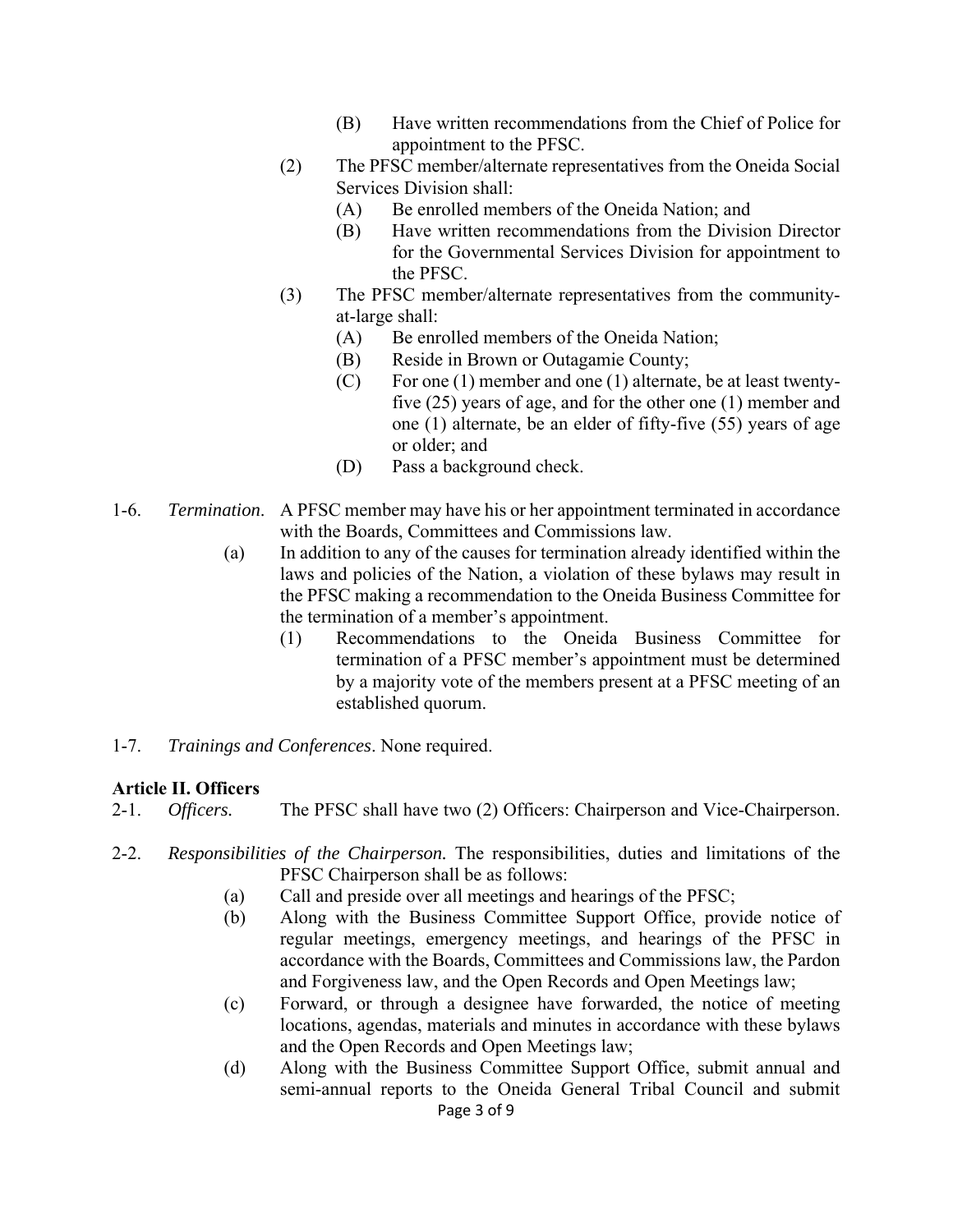quarterly reports to the Oneida Business Committee in accordance with the Boards, Committees and Commissions law;

- (e) Attend, or designate a PFSC member to attend, the Oneida Business Committee meeting in which the PFSC's quarterly report appears on the agenda;
- (f) Draft and sign recommendations of the PFSC;
- (g) Submit applicant recommendations to fill vacancies to the Oneida Business Committee for consideration; and
- (h) Perform all other duties as assigned by majority vote of the members present at a PFSC meeting of an established quorum.
- 2-3. *Responsibilities of the Vice-Chairperson*. The responsibilities, duties and limitations of the PFSC Vice-Chairperson shall be as follows:
	- (a) In the absence or incapacity of the PFSC Chairperson, the PFSC Vice- Chairperson shall perform the duties of the PFSC Chairperson.
- 2-4. *Selection of Officers*. The PFSC shall elect Officer positions at the first duly called PFSC meeting.
	- (a) The Officer positions shall be chosen by a majority vote of the members present at a PFSC meeting of an established quorum.
	- (b) The vote shall be made part of the PFSC record.
	- (c) PFSC Officers shall hold no more than one (1) Officer position per Officer term.
	- (d) PFSC Officers may be dismissed from their Officer position by majority vote of the members present at a PFSC meeting of an established quorum.
- 2-5. *Purchases and Travel.* The PFSC shall follow the Nation's policies and procedures regarding purchasing and sign-off authority.
	- (a) Levels of budgetary sign-off authority for the PFSC shall be as set forth in the manual titled, *Oneida Tribe of Indians of Wisconsin Purchasing Policies and Procedures,* for Area Directors/Enterprise Directors.
		- (1) All PFSC Officers have sign-off authority and two (2) Officers shall be required to sign-off on all budgetary requests.
			- (A) Upon formal approval of a purchase by the PFSC, the Business Committee Support Office shall have official budgetary sign-off authority for the PFSC.
	- (b) The PFSC shall approve a member's request to travel on behalf of the PFSC by majority vote of the members present at a regular or emergency PFSC meeting of an established quorum.
- 2-6. *Personnel.* The PFSC shall not have authority to hire personnel for the benefit of the PFSC.
	- (a) The Business Committee Support Office shall assist the PFSC on behalf of the Nation's Secretary and in accordance with the Pardon and Forgiveness law with fulfilling the following administrative duties consistent with these bylaws and the governing law: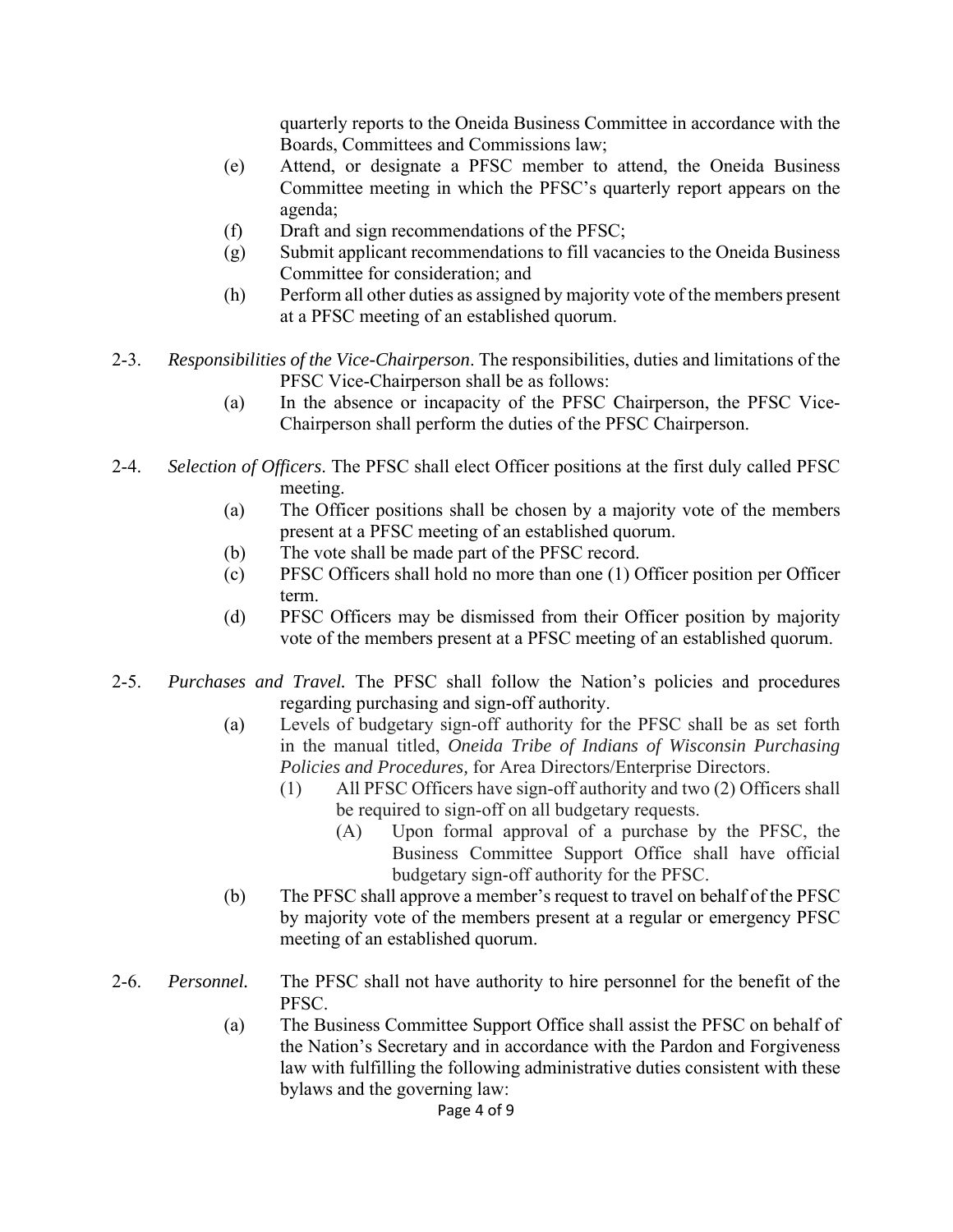- (1) Keeping minutes of the PFSC meetings;
- (2) Along with the Chairperson, providing notice of regular meetings, emergency meetings and hearings of the PFSC;
- (3) Acting as custodian of the records;
- (4) Attending to all correspondence and presenting to the PFSC all official communications received by the PFSC;
- (5) Along with the Chairperson, submitting annual and semi-annual reports to the Oneida General Tribal Council and submitting quarterly reports to the Oneida Business Committee in accordance with the Boards, Committees and Commissions law; and
- (6) Administering the PFSC budget.

# **Article III. Meetings**

- 3-1. *Regular Meetings.* Subject to subsections (a) and (b) of this section 3-1, regular meetings of the PFSC shall occur on a quarterly basis and be held on the third Monday of the month each quarter at the Norbert Hill Center located in Oneida, Wisconsin, commencing at 10:00 a.m.
	- (a) Meetings of the PFSC may be held/attended in person, by telephone, through video-conferencing or through other telecommunications so long as the presence of each member is demonstrated consistent with the Boards, Committees and Commissions law.
	- (b) The regular meeting date, time and/or place may be reviewed by the PFSC from time-to-time and changed as determined necessary by a majority vote of the members present at a PFSC meeting of an established quorum so long as advance notice is provided to all members in writing and, along with the public, in accordance with the Nation's Open Records and Open Meetings law prior to the implementation of a new date, time and/or location.
	- (c) Notice of meeting location, agenda, materials and minutes shall be forwarded by the Chairperson or the Chairperson's designee to all PFSC members in writing and, along with the public, in accordance with the Nation's Open Records and Open Meetings law.
	- (d) Meetings shall be run in accordance with Robert's Rules of Order or another method approved by the Oneida Business Committee.
- 3-2. *Emergency Meetings.* Emergency meetings shall only be called when time sensitive issues require immediate action. Emergency meetings may be held/attended in person, by telephone, through video-conferencing or through other telecommunications so long as the presence of each member is demonstrated consistent with the Boards, Committees and Commissions law.
	- (a) Emergency meetings of the PFSC may be called by the Chairperson or upon written request of any two (2) PFSC members.
	- (b) Notice of the meeting location, agenda and materials shall be forwarded by the Chairperson or Chairperson's designee to all PFSC members in writing and by telephone call.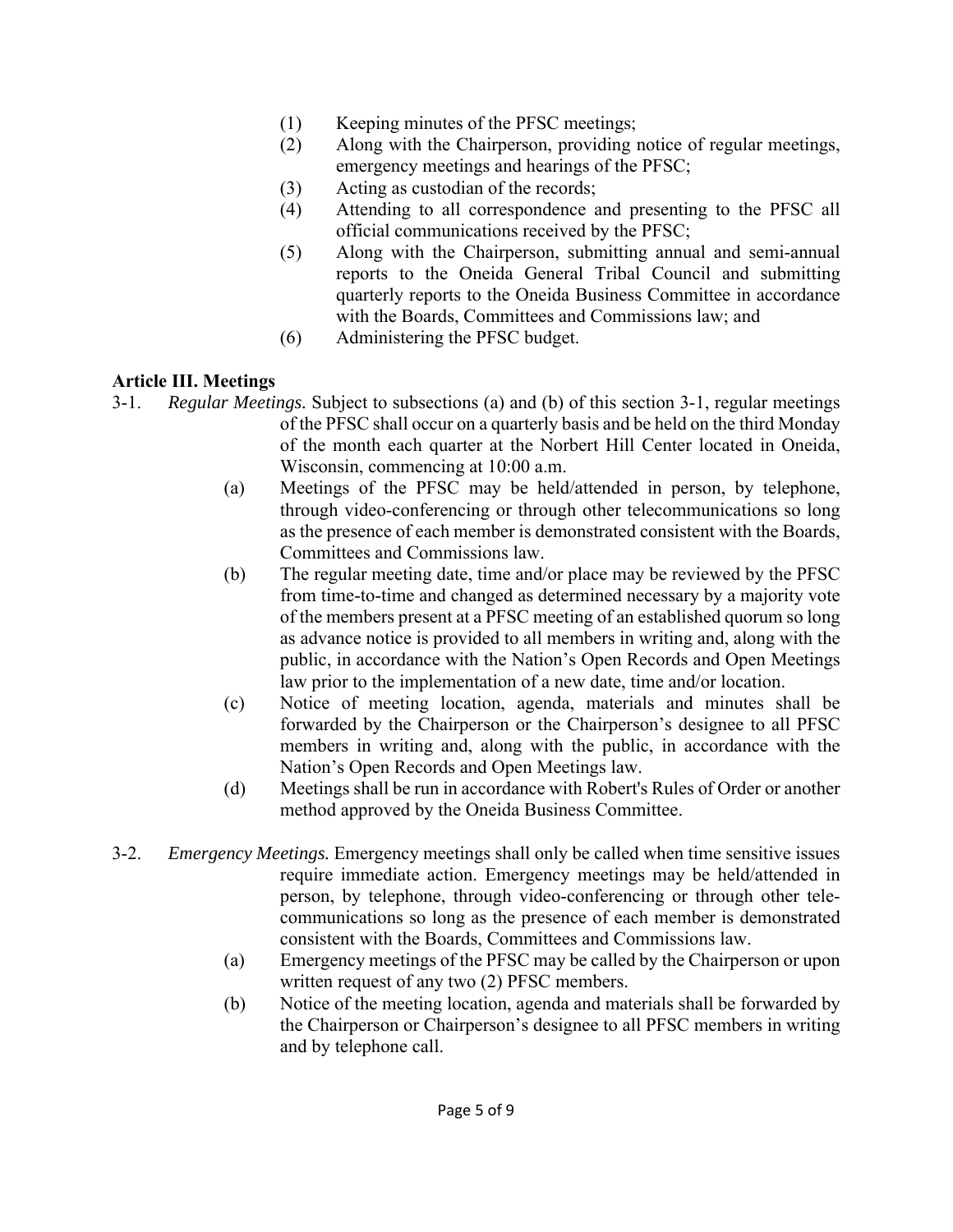- (1) PFSC members, as well as the public, shall further receive notice of emergency meetings per the Nation's Open Records and Open Meetings law.
- (c) Within seventy-two (72) hours after an emergency meeting, the PFSC shall provide the Nation's Secretary with notice of the emergency meeting, the reason for the emergency meeting, and an explanation as to why the matter could not wait until the next regular meeting.
- 3-3. *Joint Meetings.* Joint meetings between the PFSC and the Oneida Business Committee shall not be held.
- 3-4. *Hearings*. Hearings shall be held in accordance with the Pardon and Forgiveness law.
- 3-5. *Quorum*. A quorum shall consist of at least three (3) PFSC members and shall include the Chairperson or Vice-Chairperson.
	- (a) The alternate will assume the role of the member that he or she is replacing, including the Chairperson and/or Vice-Chairperson.
- 3-6. *Order of Business*. The regular meetings of the PFSC shall follow the order of business as set out herein:
	- (a) Call to Order
	- (b) Adopt the Agenda
	- (c) Approval of Previous Minutes
	- (d) Old Business
	- (e) New Business
	- (f) Executive Session
	- (g) Adjournment
- 3-7. *Voting.* Decisions of the PFSC shall be by majority vote of the members present at a PFSC meeting or hearing of an established quorum.
	- (a) The Chairperson, or Vice-Chairperson when presiding in lieu of the Chair person, shall not be allowed to vote unless a tie needs to be broken.
	- (b) E-polls are permissible so long as conducted in accordance with the Boards, Committees and Commissions law.
		- (1) The Vice-Chairperson shall serve as the Chairperson's designee for the responsibility of conducting an e-poll in the Chairperson's absence or discretion.

### **Article IV. Expectations**

- 4-1. *Behavior of Members.* PFSC members are expected to treat each other in accordance with the Nation's core values of The Good Mind as expressed by Onayote<sup>9</sup>a·ka, which includes:
	- (a) Kahletsyal&sla. The heart felt encouragement of the best in each of us.
	- (b) Kanolukhwásla. Compassion, caring, identity, and joy of being.
	- (c) Ka $\Omega$ nikuhli vó. The openness of the good spirit and mind.
	- (d) Ka $\text{?tshatstAsla}$ . The strength of belief and vision as a People.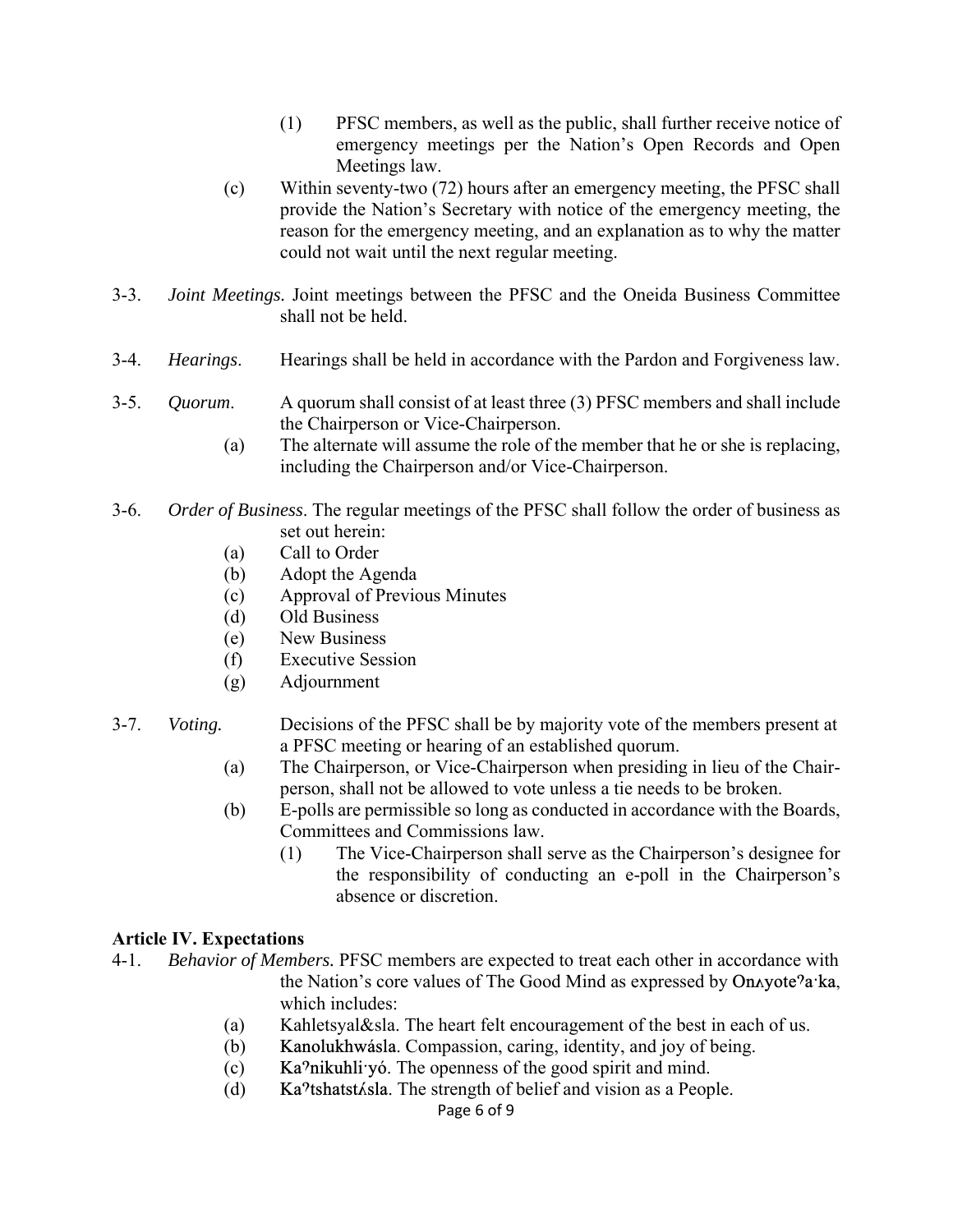- (e) Kalihwi-yó. The use of the good words about ourselves, our Nation, and our future.
- $(f)$  Twahwahtsilay  $\Lambda$ . All of us are family.
- $(g)$  Yukwatsistay $\Lambda$ . Our fire, our spirit within each one of us.
	- (1) A failure by a member to act in accordance with this or any other section of these bylaws and/or any governing laws of the Nation may be cause for:
		- (A) The PFSC to recommend to the Oneida Business Committee that it terminate his or her appointment in accordance with the Boards, Committees and Commissions law; and/or
		- (B) The PFSC taking disciplinary action against him or her in accordance with any law or policy of the Nation providing sanctions and/or penalties for appointed officials.
	- (2) Recommendations for termination of a member's appointment must be determined by a majority vote of the members present at a PFSC meeting of an established quorum.
- 4-2. *Prohibition of Violence.* Intentionally violent acts committed by a member of the PFSC that inflicts, attempts to inflict, or threatens to inflict emotional or bodily harm on another person, or damage to property, during a meeting or when acting in an official capacity are strictly prohibited and grounds for an immediate recommendation for termination of appointment from the PFSC and/or the imposition of sanctions and/or penalties according to the laws of the Nation as determined by majority vote of the members present at a PFSC meeting of an established quorum.
- 4-3. *Drug and Alcohol Use.* Use of alcohol and prohibited drugs by members of the PFSC when acting in their official capacity is strictly prohibited.
	- (a) Prohibited drugs are defined as marijuana, cocaine, opiates, amphetamines, phencyclidine (PCP), hallucinogens, methaqualone, barbiturates, narcotics, and any other substance included in Schedules I through V, as defined by Section 812, Title 21 of the United States Code. This includes prescription medication or over-the-counter medicine used in an unauthorized or unlawful manner.
- 4-4. *Social Media.* PFSC members shall use social media in accordance with their Oath of Office and the Nation's Social Media Policy.
	- (a) PFSC members shall further refrain from posting, attaching or writing anything relating to PFSC business or activities on any social media outlet.
		- (1) Posting notices of meetings, public hearings, and/or cancellations on social media outlets is acceptable.
- 4-5. *Conflict of Interest.* PFSC members shall abide by all laws of the Nation that govern conflicts of interest. PFSC members must submit a Conflict of Interest Disclosure form upon Oath of Office and annually.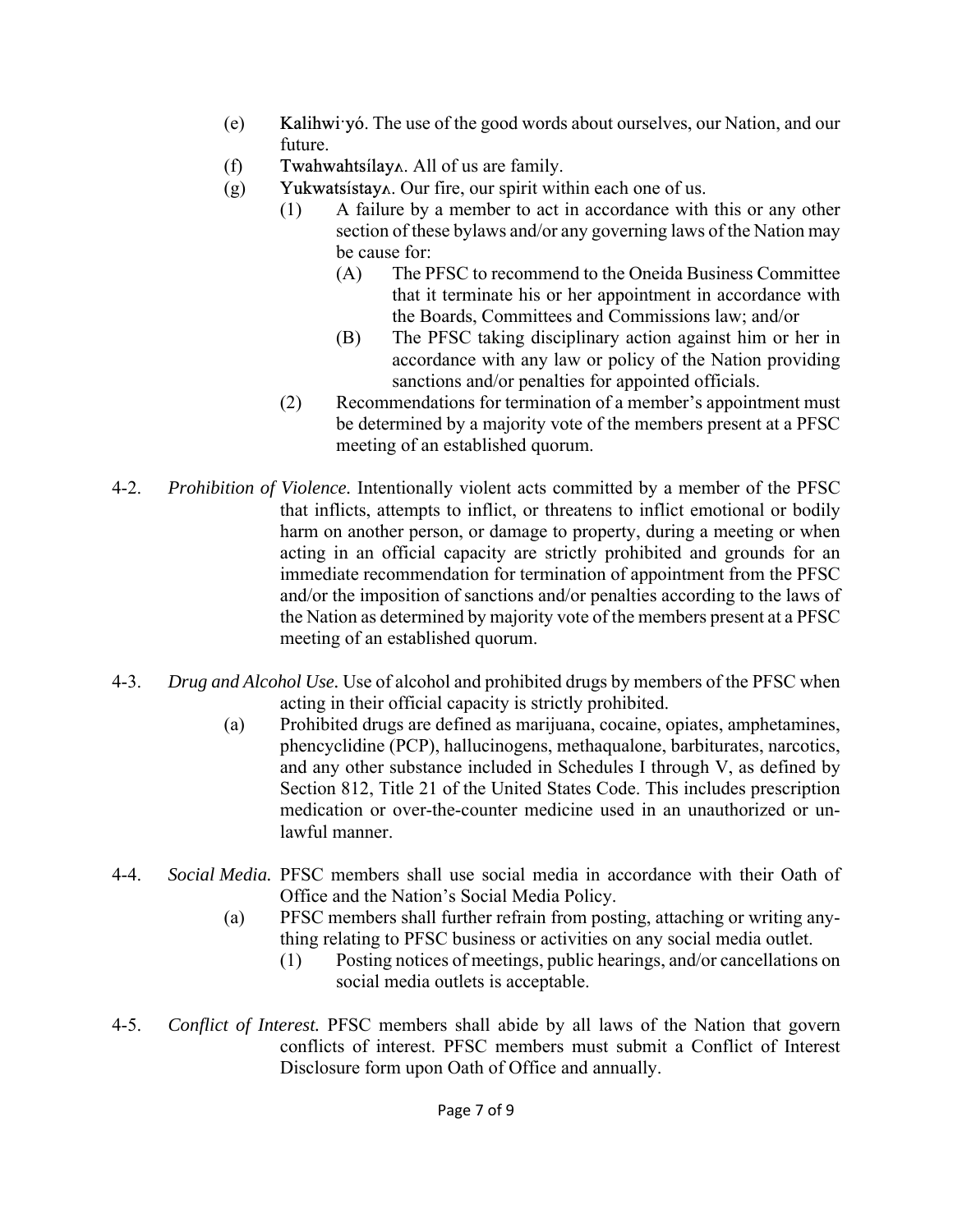### **Article V. Stipends and Compensation**

- 5-1. *Stipends.* Stipend eligibility shall be governed by the bylaws; Boards, Committees and Commissions law; resolution BC-08-12-20-C titled, *Amended Boards, Committees and Commissions Law Stipends*, as may be further amended from time-to-time hereafter; and as follows:
	- (a) Community-at-large PFSC members and alternates shall be paid no more than twelve (12) meeting stipends per fiscal year; provided:
		- (1) A quorum was established;
		- (2) The meeting of the established quorum lasted for a minimum of one (1) hour; and
		- (3) The community-at-large member and/or alternate collecting the stipend was present for the entire meeting as defined and demonstrated in accordance with the Boards, Committees and Commissions law.
	- (b) Community-at-large PFSC members and alternates shall be paid a stipend for conducting an official hearing of the PFSC.
	- (c) Member and alternate representatives from the Oneida Police Department and the Oneida Social Services Department shall not collect stipends despite their eligibility.
- 5-2. *Compensation.* Besides travel, per diem and business expense reimbursement as authorized by the Boards, Committees and Commissions law, PFSC members are not eligible for any other type of compensation for duties/activities they perform on behalf of the PFSC.

### **Article VI. Records and Reporting**

- 6-1. *Agenda Items*. Agendas shall be maintained in a format approved by the Business Committee Support Office.
- 6-2. *Minutes*. PFSC minutes shall be typed in a format approved by the Business Committee Support Office to generate the most informative record of the meeting, including, but not limited to, showing a summary of the action taken by the PFSC.
	- (a) When minutes are not taken by the Business Committee Support Office or if the PFSC requires approval of the minutes in advance thereof, the PFSC shall submit minutes to the Business Committee Support Office within thirty (30) days of the PFSC's meeting or receipt of the minutes for approval.
- 6-3. *Attachments.* Handouts, attachments, memoranda, and the like shall be attached to the corresponding meeting minutes and agenda.
	- (a) Agendas, minutes and attachments shall be kept electronically by the Business Committee Support Office.
- 6-4. *Oneida Business Committee Liaison.* The PFSC shall regularly communicate with the Oneida Business Committee member who is its designated liaison.